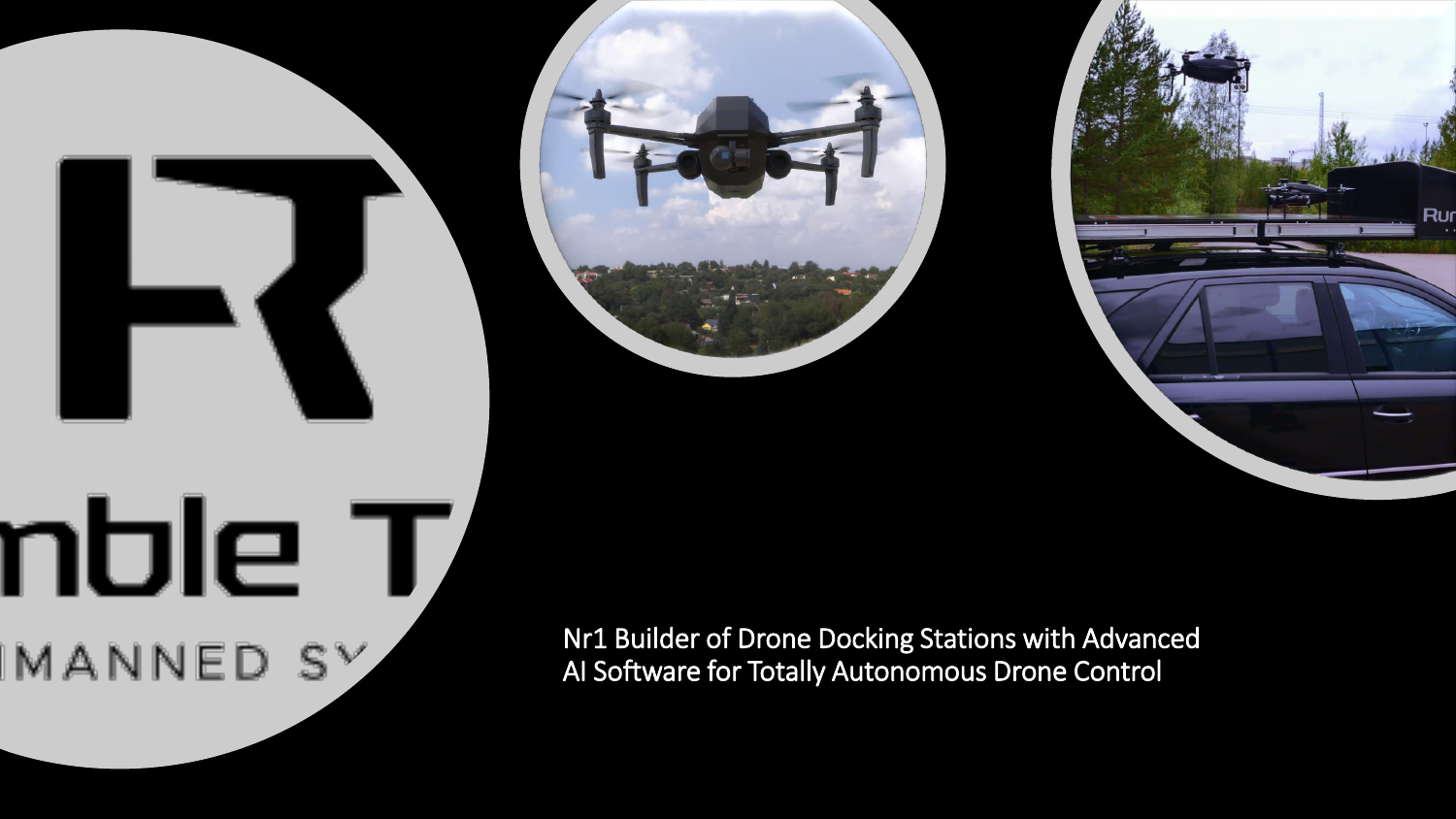

## *Rumble Bee DD Docking Station "Ski Box type" with two Rumble Bee Drones*



#### **Rumble Bee DD Docking Station**

#### **Tech Specs:**

- Double Drone Support for Rumble Bee Drones
- Weight +100kg (Depending the final setup of batteries)
- Length 230cm width 120cm height 45cm

#### **Power Requirements:**

- 12VDC
- Battery flight time 400 flights

Docking Station works autonomously when charging drones once in an hour. When charging from car on straight electric

#### **OPTIONALLY for 24/7**

• For more close flight time it is required to have it connected to another power source that enables 24/7 operation year around. Operating with out electric needs will be batteries or generator



**Rumble Tools proprietary AI software for autonomous drone control**

- Takes in control the drones and gives them intelligence and full automation
- No need for human assistance
- Neural Network technology included
- Possibility to record directly to VMS systems thought the Rumble Tools API (Rumble Tools will give support for integrations)
- Super high precision landing and take off
- Ease to use UI
- Advanced tracking system (person,Vehicle,Animal etc.)
- UI windows/android